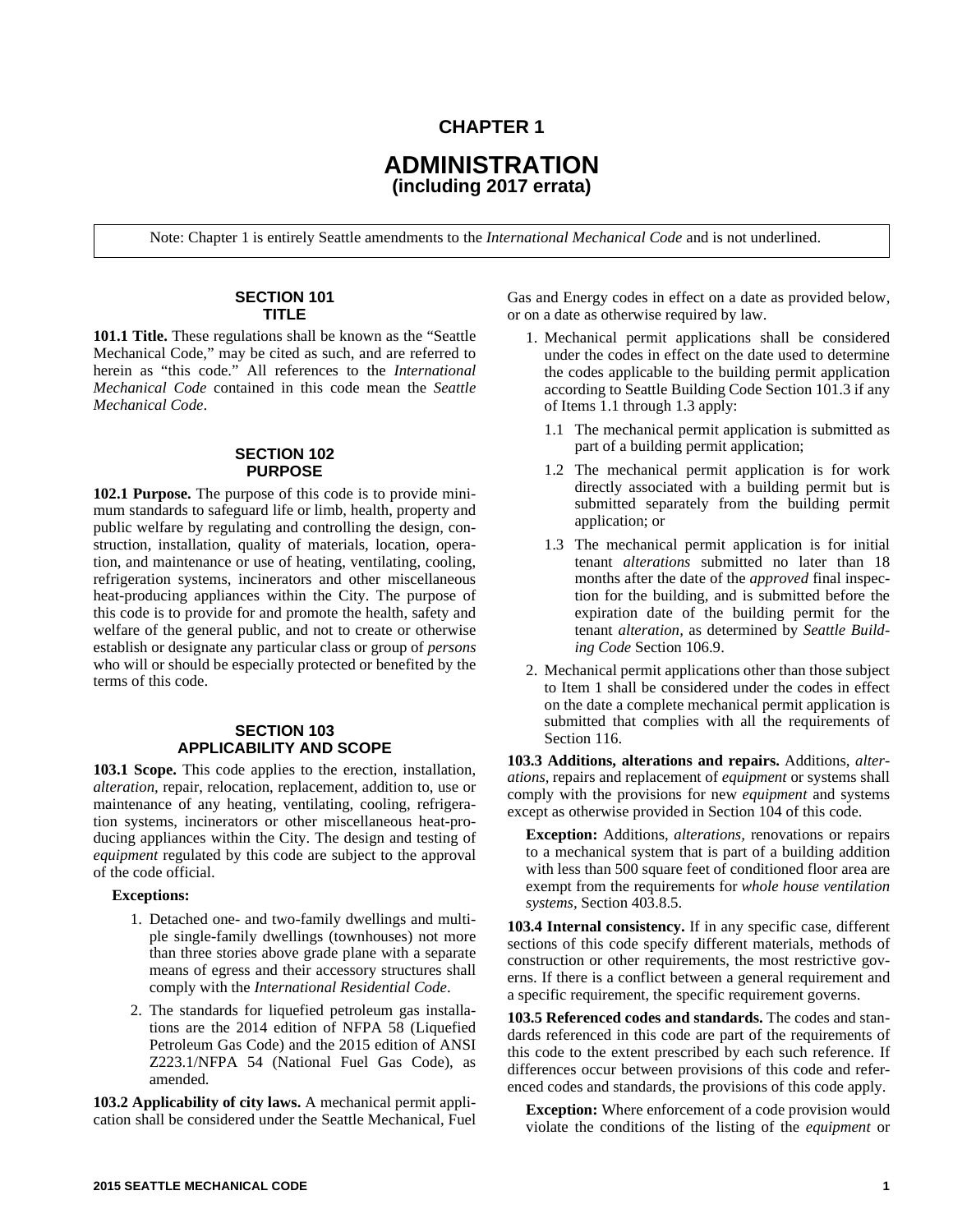appliance, the conditions of the listing and manufacturer's instructions apply.

**103.6 Appendices.** Provisions in the *International Mechanical Code* appendices do not apply unless specifically adopted.

**103.7 Metric units.** Wherever in this code there is a conflict between metric units of measurement and U.S. customary units, the U.S. customary units govern.

**103.8 References to other codes.** Whenever an International, National or Uniform Code is referenced in this code, it means the Seattle edition of that code, including local amendments. References to the "Building Code", "Fuel Gas Code", "Fire Code", "Residential Code" and "Plumbing Code" mean the Seattle editions of those codes.

#### **SECTION 104 APPLICATION TO EXISTING MECHANICAL SYSTEMS**

**104.1 Additions, alterations, renovations or repairs.** Additions, *alterations,* renovations or repairs may be made to any mechanical system without requiring the existing mechanical system to comply with all the requirements of this code, if the addition, *alteration,* renovation or repair conforms to the standards required for a new mechanical system. Additions, *alterations,* renovations or repairs shall not cause an existing system to become *unsafe,* unhealthy or overloaded.

Minor additions, *alterations,* renovations, and repairs to existing mechanical systems may be installed in accordance with the law in effect at the time the original installation was made, if *approved* by the code official.

**104.2 Existing installations.** Mechanical systems lawful at the time of the adoption of this code may continue their use, be maintained or repaired, be converted to another type of fuel, or have components replaced if the use, maintenance, repair, conversion of fuel, or component replacement is done in accordance with the basic original design and location, and no hazard to life, health or property has been or is created by such mechanical system.

**104.3 Changes in building occupancy.** Mechanical systems that are a part of a building or structure undergoing a change in *occupancy* as defined in the *International Building Code* shall comply with all requirements of this code that are applicable to the new use or *occupancy.*

**104.4 Maintenance.** All mechanical systems, materials, *equipment,* appurtenances and all parts thereof shall be maintained in proper operating condition in accordance with the original design and in a safe and hazard-free condition. All devices or safeguards that were required by a code in effect when the mechanical system was installed shall be maintained in conformance with the code edition under which installed. The owner or the owner's authorized agent is responsible for maintenance of mechanical systems and *equipment.* To determine compliance with this subsection, the code official may cause a mechanical system or *equipment* to be reinspected.

The fire chief and the code official each have authority to obtain compliance with the requirements of this subsection.

**Exception:** The code official may modify the requirements of this section where all or a portion of the building is unoccupied.

**104.5 Moved buildings.** Building or structures moved into or within the City shall comply with standards adopted by the code official. No building shall be moved into or within the City unless, prior to moving, the code official has inspected the building for compliance with this code and the permit holder has agreed to correct all deficiencies found and has been issued a building permit for the work. A bond or cash deposit in an amount sufficient to abate or demolish the building shall be posted prior to issuance of a permit. See Section 116 for information required on plans. Any moved building that is not in complete compliance with standards for moved buildings within eighteen months from the date of permit issuance and is found to be a public nuisance may be abated.

**104.6 Landmarks—Historic buildings and structures.** The code official may modify the specific requirements of this code as it applies to landmarks and require in lieu thereof alternate requirements that, in the opinion of the code official, will result in a reasonable degree of safety to the public and the occupants of those buildings.

For purposes of this section a landmark is a building or structure: that is subject to a requirement to obtain a certificate of approval from the City Landmarks Preservation Board before altering or making significant changes to specific features or characteristics, that has been nominated for designation and the City Landmarks Preservation Board has not issued a determination regarding designation, that has been designated for preservation by the City Landmarks Preservation Board, that has been designated for preservation by the State of Washington, that has been listed or determined eligible to be listed in the National Register of Historic Places, or that is located in a landmark or special review district subject to a requirement to obtain a certificate of approval before making a change to the external appearance of a structure.

L

 $\blacksquare$ L

#### **SECTION 105 ALTERNATE MATERIALS AND METHODS OF CONSTRUCTION**

**105.1 Alternate materials and methods of construction and design.** This code does not prevent the use of any material, design or method of construction not specifically allowed or prohibited by this code, provided the alternate has been *approved* and its use authorized by the code official. The code official may approve an alternate, provided the code official finds that the proposed alternate complies with the provisions of this code and that the alternate, when considered together with other safety features of the building or other relevant circumstances, will provide at least an equivalent level of strength, effectiveness, fire resistance, durability, safety and sanitation. The code official may require that sufficient evidence or proof be submitted to reasonably substantiate any claims regarding the use or suitability of the alternate. The code official may, but is not required to, record the approval of alternates and any relevant information in the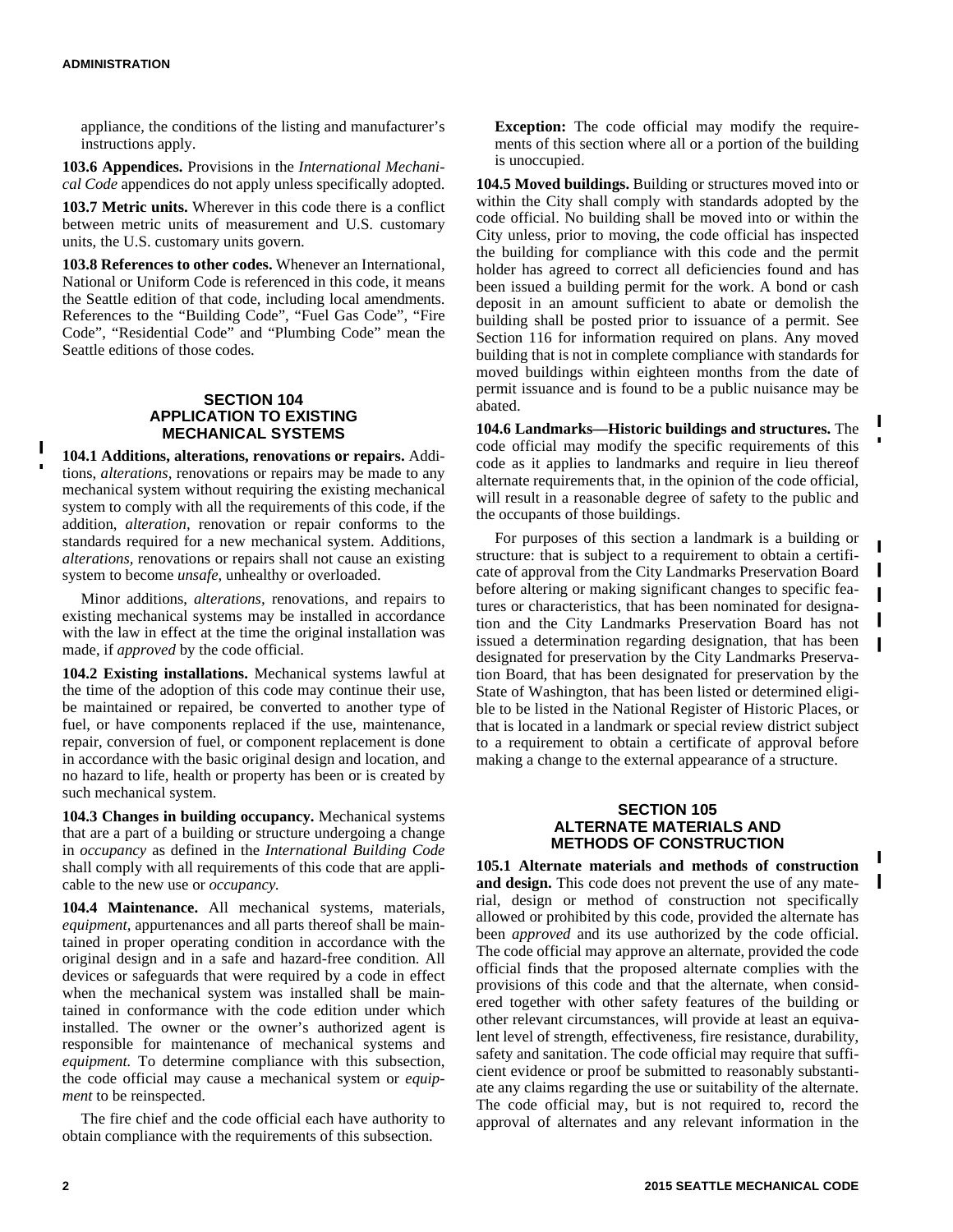$\overline{\smash{\bigtriangleup}}$ 

files of the code official or on the *approved* construction documents.

### **SECTION 106 MODIFICATIONS**

**106.1 Modifications.** The code official may modify the provisions of this code for individual cases if the code official finds: (1) there are practical difficulties involved in carrying out the provisions of this code; (2) the modification is in conformity with the intent and purpose of this code; and (3) the modification will provide a reasonable level of strength, effectiveness, fire resistance, durability, safety and sanitation when considered together with other safety features of the building or other relevant circumstances. The code official may, but is not required to, record the approval of modifications and any relevant information in the files of the code official or on the *approved* construction documents.

#### **SECTION 107 TESTS**

**107.1 Tests.** Whenever there is insufficient evidence of compliance with the provisions of this code or evidence that any material or method of construction does not conform to the requirements of this code, the code official may require tests as proof of compliance, to be made at no expense to the City. Test methods shall be as specified in this code or by other recognized test standards. If there are no recognized and accepted test methods for the proposed alternate, the code official shall determine the test procedures. All tests shall be made by an *approved* agency. Reports of such tests shall be retained by the code official for the period required for retention of public records.

#### **SECTION 108 ORGANIZATION AND DUTIES OF CODE OFFICIAL**

**108.1 Jurisdiction of the Department of Construction and Inspections.** The Department of Construction and Inspections is authorized to administer and enforce this code. The Department of Construction and Inspections is under the administrative and operational control of the Director, who is the code official.

**108.2 Designees.** The code official may appoint such officers, inspectors, assistants and employees as are authorized from time to time. The code official may authorize such employees and other agents as may be necessary to carry out the functions of the code official.

**108.3 Right of entry.** With the consent of the owner or occupier of a building or premises, or pursuant to a lawfully issued warrant, the code official may enter a building or premises at any reasonable time to perform the duties imposed by this code.

**108.4 Liability.** Nothing in this code is intended to be nor shall be construed to create or form the basis for any liability on the part of the City, or its officers, employees or agents, for any injury or damage resulting from the failure of *equipment* to conform to the provisions of this code, or by reason

This code shall not be construed to lessen or relieve the responsibility of any *person* owning, operating or controlling any *equipment,* building or structure for any damages to *persons* or property caused by defects, nor shall the Seattle Department of Construction and Inspections or the City of Seattle be held to have assumed any such liability by reason of the inspections authorized by this code or any permits or certificates issued under this code.

**108.5 Responsibility for compliance.** Compliance with the requirements of this code is the obligation of the owner of the building, structure or premises, the authorized agent of the owner, and other *persons* responsible for the condition or work, and not of the City or any of its officers, employees or agents.

#### **SECTION 109 UNSAFE EQUIPMENT AND HAZARD CORRECTION ORDER**

**109.1 Emergency order**. Whenever the code official finds that any *equipment* regulated by this code is in such a dangerous and *unsafe* condition as to constitute an imminent hazard to life or limb, the code official may issue an emergency order. The emergency order may (1) direct that the *equipment* be restored to a safe condition by a date certain; (2) require that the building, structure or premises, or portion thereof, containing the *equipment* be vacated within a reasonable time to be specified in the order, or in the case of extreme danger, the order may specify immediate vacation of the building, structure or premises, or portion thereof; or (3) authorize immediate disconnection of the utilities or energy source.

**109.1.1 Service of emergency order.** The order shall be posted on the premises or personally served on the owner of the building or premises or any *person* responsible for the condition. The order shall specify the time for compliance.

**109.1.2 Effect of emergency order.** No *person* may occupy a building, structure or premises, or portion thereof, after the date on which the building is required to be vacated until the building, structure or premises, or portion thereof, is restored to a safe condition as required by the order and this code. It is a violation for any *person* to fail to comply with an emergency order issued by the code official.

**109.2 Hazard correction order.** Whenever the code official finds that *unsafe equipment* exists, the code official may issue a hazard correction order specifying the conditions causing the *equipment* to be *unsafe* and directing the owner or other *person* responsible for the *unsafe equipment* to correct the condition by a date certain. In lieu of correction, the owner may submit a report or analysis to the code official analyzing said conditions and establishing that the *equipment* is, in fact,

 $\blacksquare$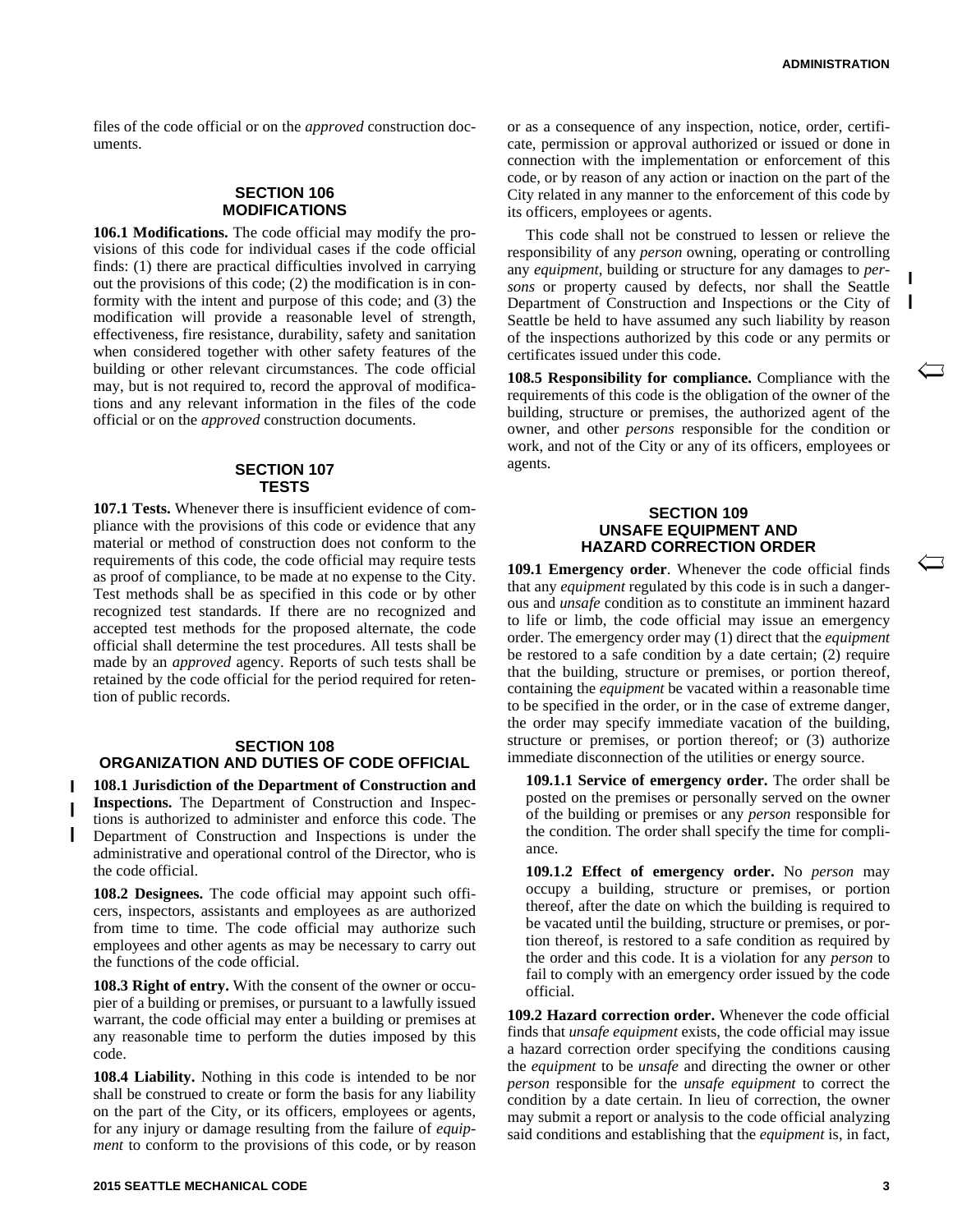П

safe. The code official may require that the report or analysis be prepared by a licensed engineer.

**109.2.1 Service of hazard correction order.** The order shall be served upon the owner, agent or other responsible *person* by personal service or regular first class mail addressed to the last known address of such *person* or if no address is available after reasonable inquiry, the order may be posted in a conspicuous place on the premises. The order may also be posted if served by personal service or first class mail.

**109.2.2 Effect of hazard correction order.** It is a violation for any *person* to fail to comply with a hazard correction order as specified in this subsection.

### **SECTION 110 ENFORCEMENT, VIOLATIONS AND PENALTIES**

**110.1 Violations.** It is a violation of this code for any *person* to:

- 1. Install, erect, construct, enlarge, alter, repair, replace, remodel, move, improve, remove, convert or demolish, equip, occupy, use or maintain any mechanical system or *equipment,* or cause or permit the same to be done, in the City, contrary to or in violation of any of the provisions of this code.
- 2. Knowingly aid, abet, counsel, encourage, hire, induce or otherwise procure another to violate or fail to comply with this code.
- 3. Use any material or install any device, appliance or *equipment* that is subject to this code and has not been *approved* by the code official.
- 4. Violate or fail to comply with any order issued by the code official pursuant to the provisions of this code or with any requirements of this code.
- 5. Remove, mutilate, destroy or conceal any notice or order issued or posted by the code official pursuant to the provisions of this code, or any notice or order issued or posted by the code official in response to a natural disaster or other emergency.
- 6. Conduct work under a permit without requesting an inspection as required by Section 119.

**110.2 Notice of violation.** If, after investigation, the code official determines that standards or requirements of this code have been violated or that orders or requirements have not been complied with, the code official may issue a notice of violation upon the owner, agent, or other *person* responsible for the action or condition. The notice of violation shall state the standards or requirements violated, shall state what corrective action, if any, is necessary to comply with the standards or requirements, and shall set a reasonable time for compliance.

**110.2.1 Service of notice of violation.** The notice shall be served upon the owner, agent or other responsible *person* by personal service or regular first class mail addressed to the last known address of such *person,* or if no address is available after reasonable inquiry, the notice may be posted in a conspicuous place on the premises. The notice

may also be posted if served by personal service or first class mail. Nothing in this section limits or precludes any action or proceeding to enforce this code, and nothing obligates or requires the code official to issue a notice of violation prior to the imposition of civil or criminal penalties.

**110.2.2 Review of notice of violation by the code official.** Any *person* affected by a notice of violation issued pursuant to Section 111.2 may obtain a review of the notice by making a request in writing to the code official within ten days after service of the notice. When the last day of the period computed is a Saturday, Sunday, or city holiday, the period runs until 5 p.m. of the next business day.

**110.2.2.1 Review procedure.** The review shall occur not less than ten nor more than 20 days after the request is received by the code official unless otherwise agreed to by the *person* requesting the review. Any *person* affected by the notice of violation may submit additional information to the code official. The review shall be made by a representative of the code official who will review any additional information that is submitted and the basis for issuance of the notice of violation. The reviewer may request clarification of the information received and a site visit.

**110.2.2.2 Decision.** After the review, the code official shall:

- 1. Sustain the notice;
- 2. Withdraw the notice;
- 3. Amend the notice; or
- 4. Continue the review to a date certain.

**110.2.2.3 Order.** The code official shall issue an order containing the decision within 15 days of the date that the review is completed and shall cause the order to be mailed by regular first class mail to the *persons* requesting the review and the *persons* named on the notice of violation, addressed to their last known address.

**110.3 Stop work orders.** The code official may issue a stop work order whenever any work is being done contrary to the provisions of this code, or contrary to a permit issued by the code official or in the event of dangerous or *unsafe* condicode official, or in the event of dangerous or *unsafe* conditions related to *equipment* or construction. The stop work order shall identify the violation and may prohibit work or other activity on the site.

**110.3.1 Service of stop work order.** The code official shall serve the stop work order by posting it in a conspicuous place at the site. If posting is not physically possible, the stop work order may be served by personal service or by regular first class mail to the last known address of: the property owner, the *person* doing or causing the work to be done, or the holder of a permit if work is being stopped on a permit. For purposes of this section, service is complete at the time of posting or of personal service, or if mailed, three days after the date of mailing. When the last day of the period so computed is a Saturday, Sunday or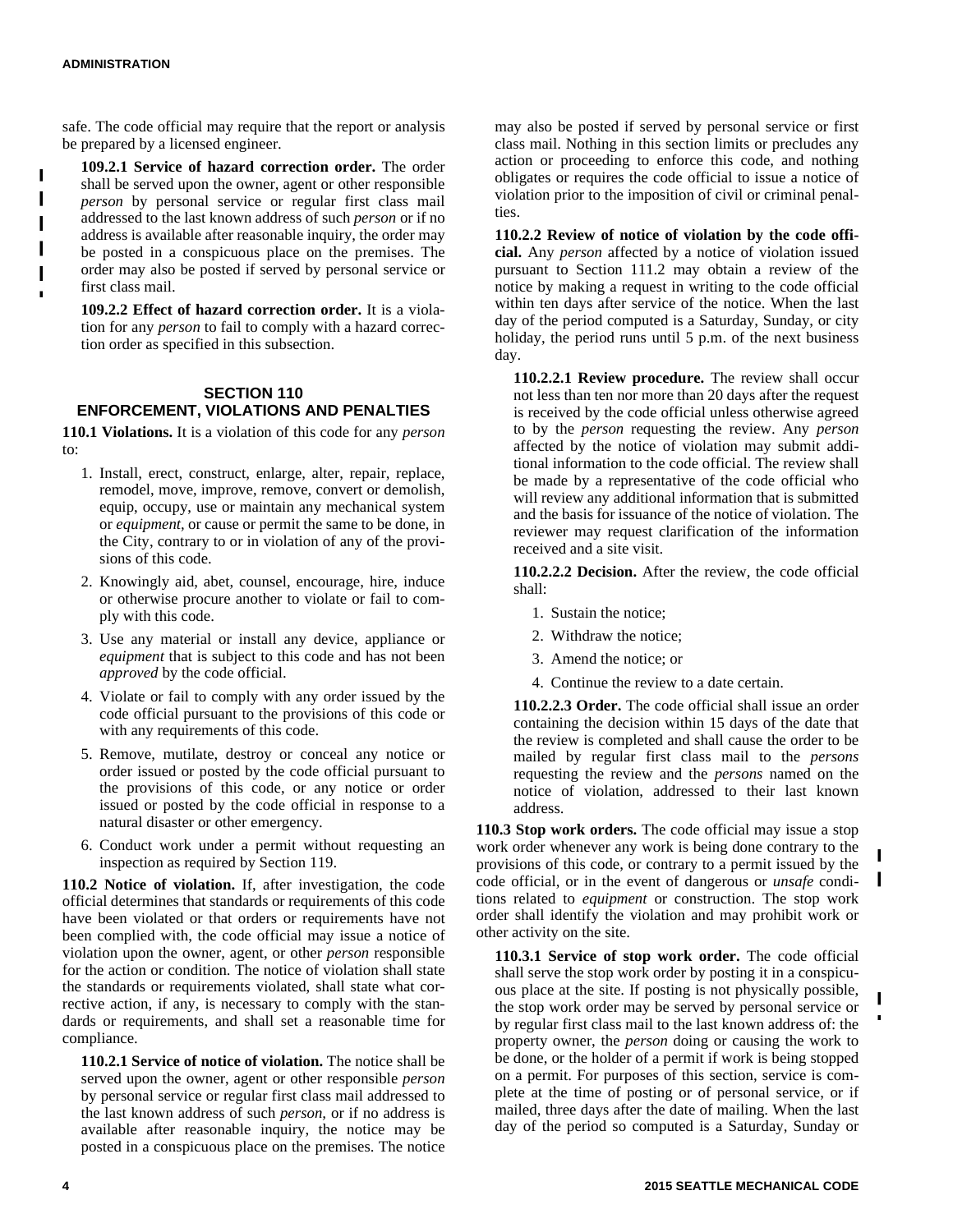city holiday, the period runs until 5 p.m. on the next business day.

**110.3.2 Effective date of stop work order.** Stop work orders are effective when posted, or if posting is not physically possible, when one of the *persons* identified in Section 111.3.1 is served.

**110.3.3 Review of stop work orders by the code official.** Any *person* aggrieved by a stop work order may obtain a review of the order by delivering to the code official a request in writing within two business days of the date of service of the stop work order.

**110.3.3.1 Review procedure.** The review shall occur within two business days after receipt by the code official of the request for review unless otherwise agreed by the *person* making the request. Any *person* affected by the stop work order may submit additional information to the code official for consideration as part of the review at any time prior to the review. The review will be made by a representative of the code official who will review all additional information received and may also request a site visit.

**110.3.3.2 Decision.** After the review, the code official may:

- 1. Sustain the stop work order;
- 2. Withdraw the stop work order;
- 3. Modify the stop work order; or
- 4. Continue the review to a date certain.

**110.3.3.3 Order.** The code official shall issue an order containing the decision within two business days after the review is completed and shall cause the order to be sent by regular first class mail to the *person* or *persons* requesting the review, any *person* on whom the stop work order was served, and any other *person* who requested a copy before issuance of the order, addressed to their last known address.

**110.4 Authority to disconnect utilities in emergencies.** The code official has the authority to disconnect fuel-gas utility service or energy supplies to a building, structure, premises or *equipment* regulated by this code in case of emergency where necessary to eliminate an immediate hazard to life or property. The code official may enter any building or premises to disconnect utility service. The code official shall, whenever possible, notify the serving utility, the owner and the occupant of the building, structure or premises of the decision to disconnect prior to taking such action, and shall notify the serving utility, owner and occupant of the building, structure or premises in writing of such disconnection immediately thereafter.

**110.5 Authority to condemn equipment.** Whenever the code official determines that any *equipment* or portion thereof regulated by this code is hazardous to life, health or property, the code official shall order in writing that such *equipment* either be disconnected, removed or restored to a safe or sanitary condition, as appropriate. The written notice shall fix a date certain for compliance with such order. It is a violation for any *person* to use or maintain defective *equipment* after receiving such notice.

When any *equipment* or installation is to be disconnected, the code official shall give written notice of such disconnection and causes therefore within 24 hours to the serving utility, the owner and the occupant of the building, structure or premises. When any *equipment* is maintained in violation of this code, and in violation of a notice issued pursuant to the provisions of this section, the code official shall institute any appropriate action to prevent, restrain, correct or abate the violation.

**110.6 Connection after order to disconnect.** No *person* shall make connections from any energy, fuel or power supply nor supply energy or fuel to any *equipment* regulated by this code that has been disconnected or ordered to be disconnected by the code official, or the use of which has been ordered to be discontinued by the code official until the code official authorizes the reconnection and use of such *equipment.*

**110.7 Civil penalties.** Any *person* violating or failing to comply with the provisions of this code is subject to a cumulative civil penalty in an amount not to exceed \$500 per day for each violation from the date the violation occurs or begins until the date compliance is achieved. In cases where the code official has issued a notice of violation, the violation will be deemed to begin, for purposes of determining the number of days of violation, on the date compliance is required by the notice of violation.

**110.8 Enforcement in Municipal Court.** Civil actions to enforce this code shall be brought exclusively in Seattle Municipal Court, except as otherwise required by law or court rule. In any civil action for a penalty, the City has the burden of proving by a preponderance of the evidence that a violation exists or existed; the issuance of a notice of violation or of an order following a review by the code official is not itself evidence that a violation exists.

**110.9 Judicial review.** Because civil actions to enforce this code must be brought exclusively in Seattle Municipal Court pursuant to Section 111.8, orders of the code official, including notices of violation issued under this chapter, are not subject to judicial review pursuant to chapter 36.70C RCW.

**110.10 Alternative criminal penalty.** Anyone who violates or fails to comply with any notice of violation or order issued by the code official pursuant to this code or who removes, mutilates, destroys or conceals a notice issued or posted by the code official shall, upon conviction thereof, be punished by a fine of not more than \$5000 or by imprisonment for not more than 365 days, or by both such fine and imprisonment for each separate violation. Each day's violation shall constitute a separate offense.

**110.11 Additional relief.** The code official may seek legal or equitable relief to enjoin any acts or practices and abate any condition when necessary to achieve compliance.

**110.12 Administrative review by the code official.** Prior to issuance of the mechanical permit, applicants may request administrative review by the code official of decisions or actions pertaining to the administration and enforcement of this code. Requests shall be addressed to the code official.

**110.13 Administrative review by the Construction Codes Advisory Board.** After administrative review by the code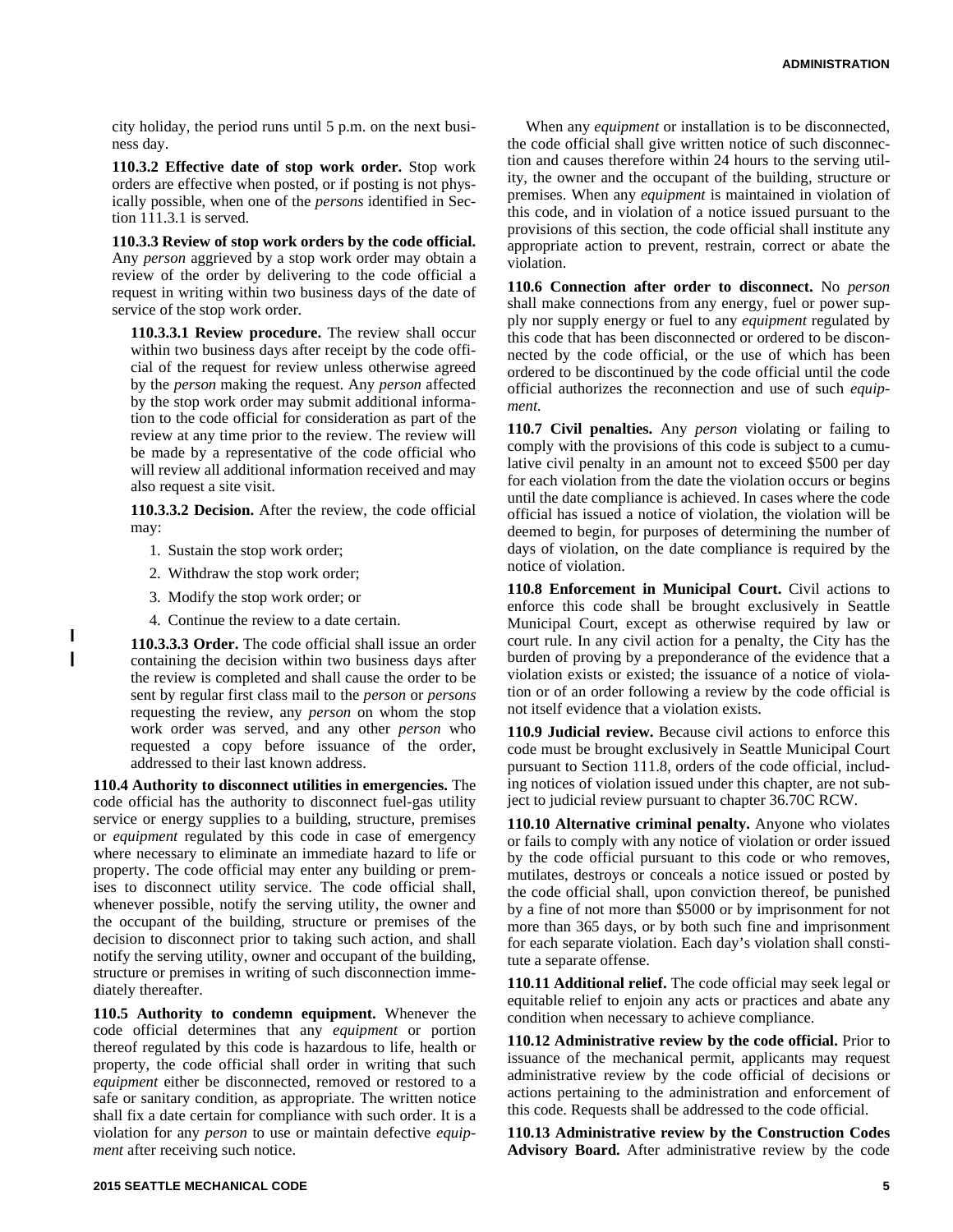official, and prior to issuance of the mechanical permit, applicants may request review of decisions or actions pertaining to the application and interpretation of this code by the Construction Codes Advisory Board according to International Building Code Section 103.11, except for stop work orders, notices of violations and revocations of permits. The review will be performed by three or more members of the Construction Codes Advisory Board, chosen by the Board Chair. The Chair shall consider the subject of the review and members' expertise when selecting members to conduct a review. The decision of the review panel is advisory only; the final decision is made by the code official.

**110.14 Recording.** The code official may record a copy of any order or notice with the Department of Records and Elections of King County.

**110.15 Appeal to Superior Court.** Final decisions of the Seattle Municipal Court on enforcement actions authorized by Title 22 and this code may be appealed pursuant to the Rules for Appeal of Decisions of Courts of Limited Jurisdiction.

### **SECTION 111 RULES OF THE CODE OFFICIAL**

**111.1 Authority.** The code official has authority to issue interpretations of this code and to adopt and enforce rules and regulations supplemental to this code as may be deemed necessary to clarify the application of the provisions of this code. Such interpretations, rules and regulations shall be in conformity with the intent and purpose of this code.

**111.2 Procedure for adoption of rules.** The code official shall promulgate, adopt and issue rules according to the procedures specified in the Administrative Code, Chapter 3.02 of the Seattle Municipal Code.

### **SECTION 112 CONSTRUCTION CODES ADVISORY BOARD**

**112.1 Construction Codes Advisory Board committee.** A committee of the Construction Codes Advisory Board may examine proposed administrative rules, and amendments relating to this code and related provisions of other codes and make recommendations to the code official and to the City Council for changes in this code. The committee will be called on as needed by the Construction Codes Advisory Board.

### **SECTION 113 PERMITS**

**113.1 Permits required.** Except as otherwise specifically provided in this code, a permit shall be obtained from the code official prior to each installation, *alteration,* repair, replacement or remodel of any *equipment* or mechanical system regulated by this code. A separate mechanical permit is required for each separate building or structure.

#### **113.2 Work exempt from permit.**

**113.2.1 Mechanical.** A mechanical permit is not required for the work listed below.

- 1. Portable heating appliances, portable ventilating *equipment,* and portable cooling units, if the total capacity of these portable appliances does not exceed 40 percent of the cumulative heating, cooling or ventilating requirements of a building or *dwelling unit* and does not exceed 3 kW or 10,000 Btu input.
- 2. Any closed system of steam, hot or chilled water piping within heating or cooling *equipment* regulated by this code.
- 3. Minor work or the replacement of any component part of a mechanical system that does not alter its original approval and complies with other applicable requirements of this code.

**113.2.2 Refrigeration.** A mechanical permit is not required for the following refrigerant *equipment*:

- 1. Any self-contained refrigerating *equipment* for which an operating permit is not required.
- 2. Any self-contained refrigeration system that does not exceed three horsepower rating.

**113.3 Compliance required.** All work shall comply with this code, even where no permit is required.

**113.4 Flood hazard areas.** In addition to the permit required by this section, all work to be performed in areas of special flood hazard as defined in Chapter 25.06 of the *Seattle Municipal Code,* subject to additional standards and requirements set forth in Chapter 25.06, the Seattle Floodplain Development Ordinance.

**113.5 Emergency repairs.** In the case of an emergency, the installation, *alteration* or repair of any refrigeration system or *equipment* may be made without a permit, provided that application for a permit is made within the later of 24 hours or one working day from the time when the emergency work was started.

#### **SECTION 114 APPLICATION FOR PERMIT**

**114.1 Application.** To obtain a permit, the applicant shall first file an application in a format determined by the code official. Every such application shall:

- 1. Identify and describe the work to be covered by the permit for which application is made.
- 2. Describe the land on which the proposed work is to be done by legal description, property address or similar description that will readily identify and definitely locate the proposed building or work.
- 3. Provide the contractor's business name, address, phone number and current contractor registration number (required if contractor has been selected). To obtain a permit for work on a refrigeration system, the applicant shall also provide the number of the refrigeration contractor license issued by the City.

 $\mathbf{I}$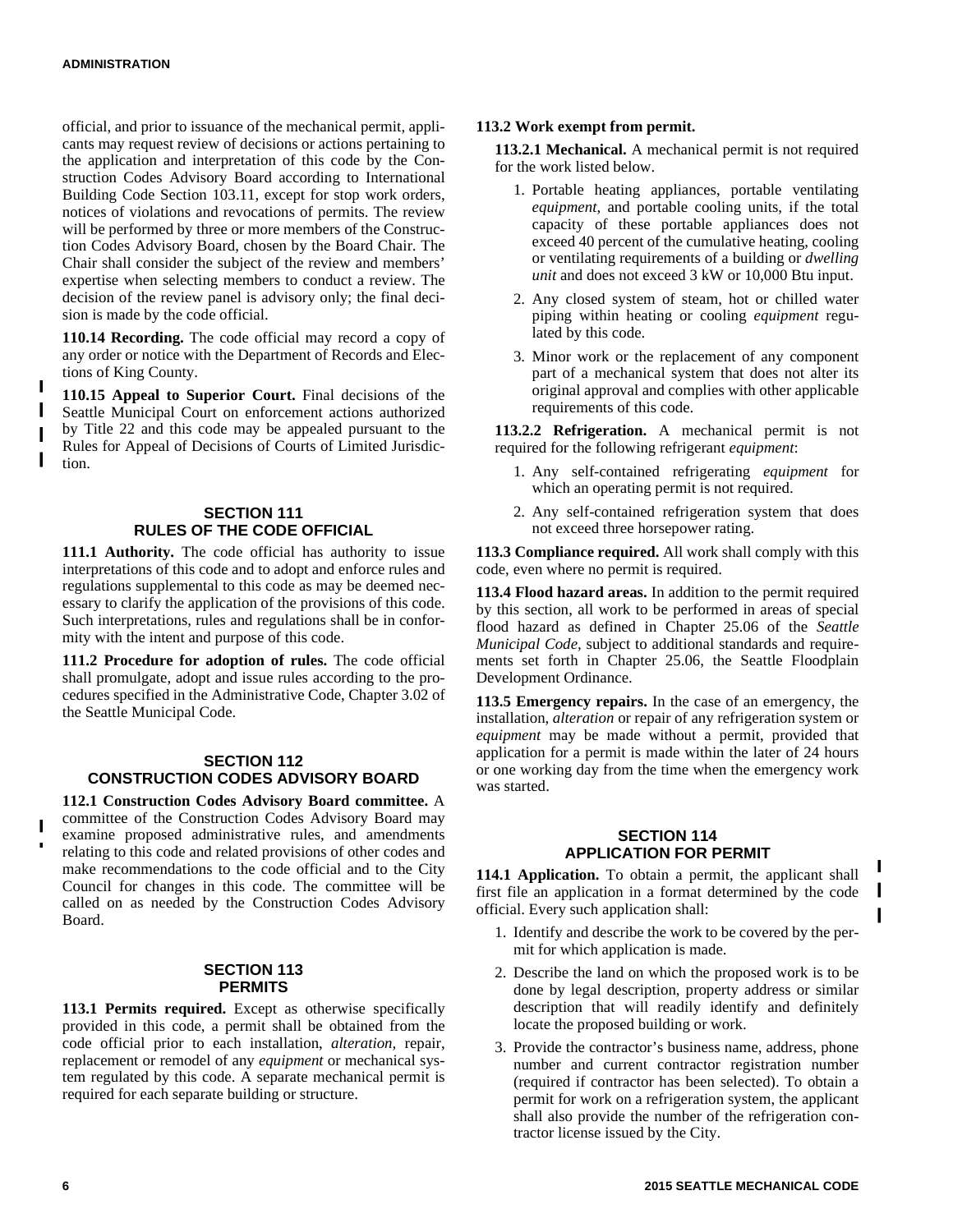- 4. Be accompanied by construction documents, including plans, diagrams, computations and specifications, *equipment* schedules and other data as required in Sections 116.2 and 116.3.
- 5. State the valuation of the mechanical work to be done. The valuation of the mechanical work is the estimated current value of all labor and material, whether actually paid for or not, for which the permit is sought.
- 6. Be signed by the owner of the property or building, or the owner's authorized agent, who may be required to submit evidence to indicate such authority.
- 7. Give such other data and information as may be required by the code official.
- 8. State the name of the owner and the name, address and phone number of a contact *person.*
- 9. Substantially conform with applicable law in effect on the date described in Section R101.3, as modified by any exception.

**114.2 Construction documents.** Construction documents shall be submitted in one or more sets with each application for a permit, or shall be submitted in electronic format determined by the code official. The code official may require plans, computations and specifications to be prepared and designed by an engineer or architect licensed by the state to practice as such. Projects having a total mechanical valuation of \$50,000 or larger shall have a mechanical engineering stamp and signature on each sheet.

**Exception:** A mechanical engineer's stamp or submission of construction documents is not required if the code official finds that the nature of the work applied for is such that review of construction documents is not necessary to obtain compliance with this code.

#### **114.3 Information on construction documents.**

**114.3.1 Clarity of plans.** Plans shall be drawn to a clearly indicated and commonly accepted scale in a format determined by the code official.

**114.3.2 Fire-resistive notes.** The code official may require that plans for buildings more than two stories in height of other than Group R-3 and Group U *occupancies* indicate how required structural and fire-resistive integrity will be maintained where a penetration will be made for electrical, mechanical, plumbing and communication conduits, pipes and similar systems.

**114.3.3 Information required on plans.** The plans or specifications shall show the following:

- 1. Layout for each floor with dimensions of all working spaces and a legend of all symbols used.
- 2. Location, size and material of all piping.
- 3. Location, size and materials of all air ducts, air inlets and air outlets.
- 4. Location of all fans, warm-air furnaces, boilers, absorption units, refrigerant compressors and condensers and the weight of all pieces of such *equipment* weighing 200 pounds or more.
- 5. Rated capacity or horsepower and efficiency rating of all boilers, warm-air furnaces, heat exchangers, blower fans, refrigerant compressors and absorption units. See also the *International Energy Conservation Code*.
- 6. Location, size and material of all *combustion* products vents and *chimneys.*
- 7. Location and area of all ventilation and *combustion* air openings and ducts.
- 8. Location of all air dampers and fire shutters.
- 9. The first sheet of each set of plans and specifications shall show the address of the proposed work and the name and address of the owner or lessee of the premises.
- 10. Architectural drawings, typical envelope cross sections and other drawings or data may be required to support system sizing calculations or other thermal requirements of this code or the *International Energy Conservation Code*.

### **SECTION 115 APPLICATION REVIEW AND PERMIT ISSUANCE**

**115.1 Issuance.** The application and construction documents shall be reviewed by the code official. The construction documents may be reviewed by other departments of the City to check compliance with the laws and ordinances under their jurisdiction.

**115.1.1 Issuance of permit.** The code official shall issue a permit to the applicant if the code official finds the following:

- 1. The work described in the construction documents substantially conforms to the requirements of this code and other pertinent laws and ordinances;
- 2. The fees specified in the Seattle Municipal Code, Title 22, Subtitle IX, Permit Fees have been paid; and
- 3. The applicant has complied with all requirements to be performed prior to issuance of a permit for the work under other pertinent laws, ordinances or regulations or included in a master use permit, or otherwise imposed by the building official.

When the permit is issued, the applicant or the applicant's authorized agent becomes the permit holder.

**115.1.2 Compliance with approved construction documents.** When the code official issues a permit, the code official shall endorse the permit in writing or in electronic format and stamp the plans "APPROVED." Such *approved* plans and permit shall not be changed, modified or altered without authorization from the code official, and all work shall be done in accordance with the *approved* construction documents and permit except as authorized by the code official during a field inspection to correct errors or omissions, or as authorized by Section 115.2.

**115.2 Revisions to the permit.** When changes to the *approved* work are made during construction, approval of the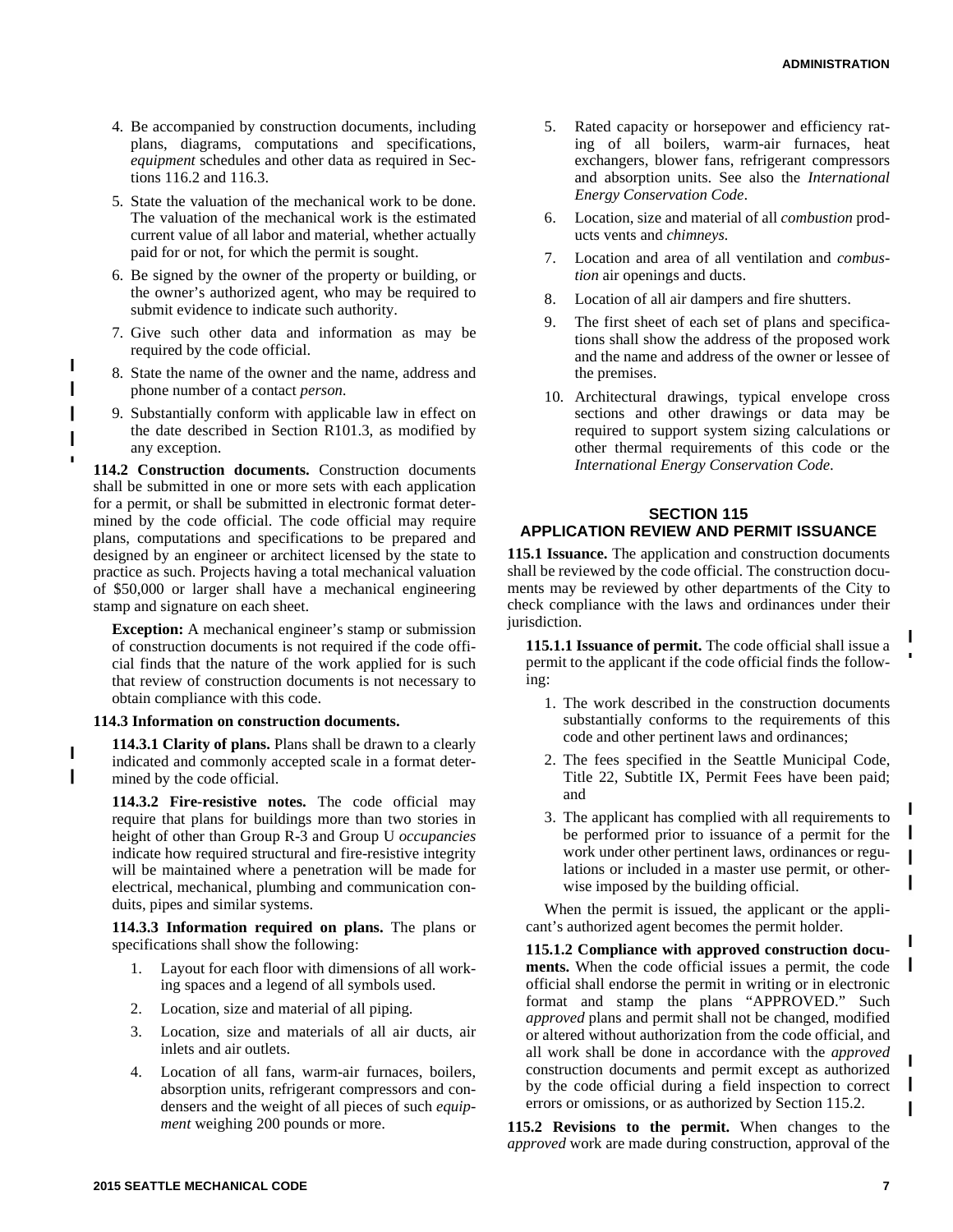code official shall be obtained prior to execution. The building or mechanical inspector may approve minor changes for work not reducing the structural strength or fire and life safety of the structure. The building or mechanical inspector shall determine if it is necessary to revise the *approved* construction documents. If revised plans are required, changes shall be submitted to and *approved* by the code official, accompanied by fees specified in the Seattle Municipal Code, Title 22, Subtitle IX, Permit Fees prior to *occupancy.* All changes shall conform to the requirements of this code and other pertinent laws and ordinances and other issued permits.

Minor changes shall not incur additional fees if these changes do not (1) add to the general scope of work; (2) change the basic design concept; (3) involve major relocation of *equipment,* ducts, or pipes; (4) substantially alter *approved equipment* size; or (5) require extensive re-review of the plans and specifications.

**115.3 Cancellation of permit applications.** Applications may be cancelled if no permit is issued by the earlier of the following: (1) twelve months following the date of application; or (2) sixty days after the date of written notice that the permit is ready to be issued. After cancellation, construction documents may be returned to the applicant or destroyed by the code official.

The code official shall notify the applicant in writing at least 30 days before the application is cancelled. The notice shall specify a date by which a request for extension must be submitted in order to avoid cancellation. The date shall be at least two weeks prior to the date on which the application will be cancelled.

**115.4 Extensions prior to permit issuance.** At the discretion of the code official, applications for projects that require more than 12 months to review and approve may be extended for a period that provides reasonable time to complete the review and approval, but in no case longer than 24 months from the date of the original application. No application may be extended more than once. After cancellation, the applicant shall submit a new application and pay a new fee to restart the permit process.

Notwithstanding other provisions of this code, applications may be extended where issuance of the permit is delayed by litigation, preparation of environmental impact statements, appeals, strikes or other causes related to the application that are beyond the applicant's control, or while the applicant is making progress toward issuance of a master use permit.

**115.5 Retention of plans.** One set of *approved* plans, which may be on microfilm or in electronic format, shall be retained by the code official. One set of *approved* plans shall be returned to the applicant and shall be kept at the site of the building or work for use by the inspection personnel at all times when the work authorized is in progress.

**115.6 Validity of permit.** The issuance or granting of a permit or approval of construction documents shall:

1. Not be construed to be a permit for, or an approval of, any violation of any of the provisions of this code or other pertinent laws and ordinances.

- 2. Not prevent the code official from requiring the correction of errors in the construction documents, or from preventing building operations being carried on thereunder when in violation of this code or of other pertinent laws and ordinances of the City.
- 3. Not prevent the code official from requiring correction of conditions found to be in violation of this code or other pertinent laws and ordinances of the City, or
- 4. Not be construed to extend the period of time for which any such permit is issued or otherwise affect any period of time for compliance specified in any notice or order issued by the code official or other administrative authority requiring the correction of any such conditions.

**115.7 Expiration of permits.** Authority to do the work authorized by a permit expires 18 months from the date of issuance. An *approved* renewal extends the life of a permit for an additional 18 months from the prior expiration date. An *approved* reestablishment extends the life of the permit for 18 months from the date the permit expired.

### **Exceptions:**

- 1. Initial permits for major construction projects that require more than 18 months to complete may be issued for a period that provides reasonable time to complete the work, according to an *approved* construction schedule. The building official may authorize a permit expiration date not to exceed three years from the date of issuance.
- 2. The code official may issue permits that expire in less than 18 months if the code official determines a shorter period is appropriate to complete the work.

**115.8 Renewal of permits.** Permits may be renewed and renewed permits may be further renewed by the code official, if the following conditions are met:

- 1. Application for renewal is made within the 30 day period immediately preceding the date of expiration of the permit; and
- 2. If the project has had an associated discretionary Land Use review, and the land use approval has not expired; and
- 3. If an application for renewal is made more than 18 months after the date of mandatory compliance with a new or revised edition of this code, the permit shall not be renewed unless:
	- 3.1 The code official determines that the permit complies, or is modified to comply with the Seattle Mechanical, Fuel Gas and Energy codes in effect on the date of application for renewal; or
	- 3.2 The work authorized by the permit is substantially underway and progressing at a rate *approved* by the building official. "Substantially underway" means that normally required inspections have been *approved* for work such as foundations, framing, mechanical, insulation and finish work is being completed on a continuing basis; or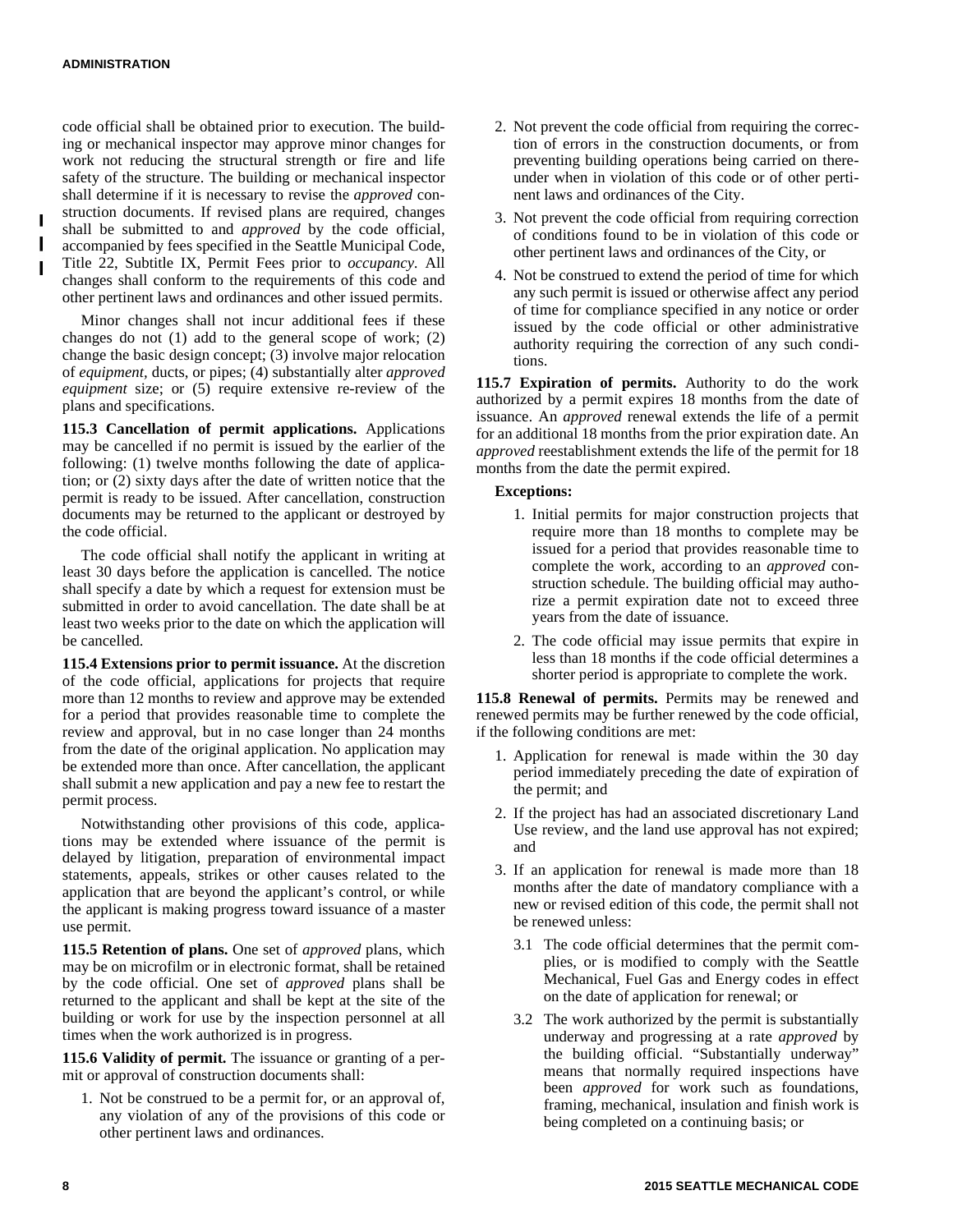3.3 Commencement or completion of the work authorized by the permit is delayed by litigation, appeals, strikes or other extraordinary circumstances related to the work authorized by the permit, beyond the permit holder's control, subject to approval by the code official.

**115.9 Reestablishment of expired permits.** A new permit is required to complete work if a permit has expired and was not renewed.

**Exception:** A permit that expired less than one year prior to the date of a request for reestablishment may be reestablished upon approval of the code official if it complies with Items 2 and 3 of Section  $((117.8))$  115.8. Once reestablished the permit will not be considered to have expired. The new expiration date of a re-established permit shall be determined in accordance with Section  $((117.7))$  115.7.

**115.10 Revocation of mechanical permits.** Whenever the code official determines there are grounds for revoking a permit, the code official may issue a notice of revocation. The notice of revocation shall identify the reason for the proposed revocation, including, but not limited to, the violations, the conditions violated, and any alleged false or misleading information provided.

**115.10.1 Standards for revocation.** The code official may revoke a permit if:

- 1. The code or the permit has been or is being violated and issuance of a notice of violation or stop work order has been or would be ineffective to secure compliance because of circumstances related to the violation; or
- 2. The permit was obtained with false or misleading information.

**115.10.2 Service of notice of revocation.** The notice of revocation shall be served upon the owner, agent or other responsible *person* by personal service or regular first class mail addressed to the last known address of such *person* or if no address is available after reasonable inquiry, the notice may be posted in a conspicuous place on the premises. The notice may also be posted if served by personal service or first class mail.

**115.10.3 Effective date of revocation.** The code official shall identify in the notice of revocation a date certain on which the revocation will take effect. This date may be stayed pending complete review by the code official pursuant to Section 117.10.4.

**115.10.4 Review by the code official for notice of revocation.** Any *person* aggrieved by a notice of revocation may obtain a review by making a request in writing to the code official within three business days of the date of service of the notice of revocation. The review shall occur within five business days after receipt by the building official of the request for review. Any *person* affected by the notice of revocation may submit additional information to the building official for consideration as part of the review at any time prior to the review.

**115.10.4.1 Review procedure.** The review will be made by a representative of the code official who will review all additional information received and may also request a site visit. After the review, the code official may:

- 1. Sustain the notice of revocation and affirm or modify the date the revocation will take effect;
- 2. Withdraw the notice of revocation;
- 3. Modify the notice of revocation and affirm or modify the date the revocation will take effect; or
- 4. Continue the review to a date certain.

**115.10.4.2 Order of revocation of permit.** The code official shall issue an order containing the decision within ten days after the review is completed and shall cause the same to be sent by regular first class mail to the *person* or *persons* requesting the review, any other *person* on whom the notice of revocation was served, and any other *person* who requested a copy before issuance of the order. The order of the building official is the final order of the City, and the City and all parties shall be bound by the order.

#### **SECTION 116 INSPECTIONS**

**116.1 General.** All construction or work for which a permit is required is subject to inspection by the code official, and certain types of construction shall have special inspections by registered special inspectors specified in Chapter 17 of the *International Building Code*. In addition to the inspections specified above, the code official may make or require any other inspections of any mechanical work to ascertain compliance with the provisions of this code and other laws and ordinances that are enforced by the code official.

**116.2 Inspection requests.** The owner of the property or the owner's authorized agent, or the *person* designated by the owner or agent to do the work authorized by a permit shall notify the code official that work requiring inspection as specified in this section and Section 120 is ready for inspection.

**116.3 Access for inspection.** The permit holder and the *person* requesting any inspections required by this code shall provide access to and means for proper inspection of such work, including safety *equipment* required by the Washington Industrial Safety and Health Agency. The work shall remain accessible and exposed for inspection purposes until *approved* by the code official. Neither the code official nor the City shall be liable for expense entailed in the required removal or replacement of any material to allow inspection.

**116.4 Inspection record.** Work requiring a mechanical permit shall not be commenced until the permit holder or the permit holder's agent has posted an inspection record in a conspicuous place on the premises and in a position that allows the code official to conveniently make the required entries regarding inspection of the work. This record shall be maintained in such a position by the permit holder or the per